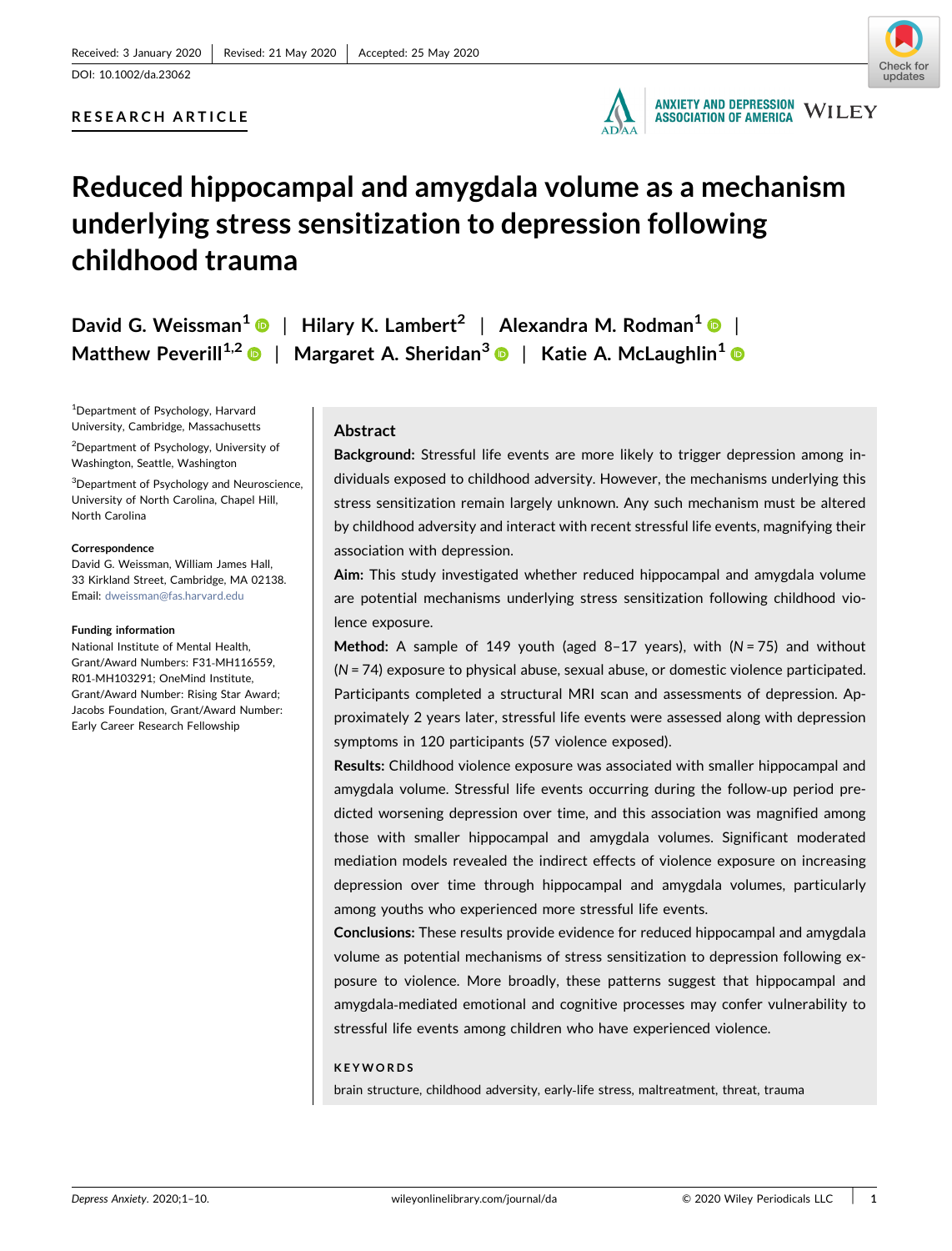# 1 | INTRODUCTION

Childhood adversity is common and strongly associated with psycho-pathology, including depression (Kessler et al., [2010](#page-8-0); McLaughlin, Conron, Koenen, & Gilman, [2010](#page-8-0)). Heightened sensitivity to stress is one pathway through which childhood adversity may increase the risk for depression, such that stressful life events (SLEs) are more likely to trigger depressive episodes in those who have experienced childhood adversity (Hammen, Henry, & Daley, [2000](#page-8-0)). This process—called stress sensitization—has been observed in adults (McLaughlin et al., [2010](#page-8-0)) and adolescents (Harkness, Bruce, & Lumley, [2006\)](#page-8-0), and in both population‐ based (McLaughlin et al., [2010\)](#page-8-0) and longitudinal studies (Hammen et al., [2000;](#page-8-0) Harkness et al., [2006\)](#page-8-0). Despite consistent evidence for stress sensitization to depression following childhood adversity, the mechanisms that underlie this process have rarely been investigated and remain largely unknown. Understanding the neurobiological mechanisms of stress sensitization may inform targets for interventions to prevent and treat depression and reduce stress vulnerability in those who have experienced childhood adversity.

To qualify as a mechanism of stress sensitization, a specific psychological or biological marker must: (a) be associated with childhood adversity and (b) interact with recent SLEs, strengthening their association with depression. Increased reactivity to threat, difficulties with emotion regulation, and low social support have all been proposed as potential psychological mechanisms of stress sensitization (McLaughlin et al., [2017\)](#page-8-0). The first study to investigate a neural mechanism of stress sensitization found that the association between SLEs and depression symptoms several years later was elevated among participants with high amygdala reactivity (Swartz, Knodt, Radtke, & Hariri, [2015](#page-9-0)). Heightened amygdala reactivity has been consistently associated with childhood adversity (Hein & Monk, [2017\)](#page-8-0), particularly childhood trauma (McLaughlin, Weissman, & Bitrán, [2019](#page-9-0)). Thus, amygdala reactivity to threat reflects one potential neural mechanism of stress sensitization to depression. Here, we propose that alterations in hippocampal and amygdala volume are additional potential mechanisms of stress sensitization.

Reductions in the volume of the hippocampus and amygdala have been consistently observed in children and adolescents exposed to adversity, particularly following exposure to violence (see McLaughlin et al., [2019](#page-9-0) for systematic review). Extensive work in animal models demonstrates the toxic and lasting effects of early‐life exposure to stress on the hippocampus (Watanabe, Gould, & McEwen, [1992](#page-9-0)). Enhanced corticotropin‐releasing hormone binding in the hippocampus following early‐life stress reduces dendritic spines and branching in hippocampal neurons, and these effects persist with age (Ivy et al., [2010](#page-8-0); Magarin & McEwen, [1995](#page-8-0)). Reductions in hippocampal volume may disrupt hippocampal regulation of the hypothalamic‐pituitary‐adrenal (HPA) axis, which mediates physiological responses to stress (Frodl & O'Keane, [2013](#page-8-0)). Similarly, exposure to violence has been consistently associated with reduced amygdala volume and elevated amygdala reactivity in children (McLaughlin et al., [2019\)](#page-9-0). These changes in amygdala structure and function likely promote rapid identification of threats in the environment (McLaughlin & Lambert, [2017;](#page-8-0) McLaughlin, Sheridan, & Lambert, [2014](#page-9-0)), which may be adaptive in dangerous environments but may contribute to heightened stress vulnerability in safe environments or in the face of less severe stressors. Indeed, smaller amygdala volume is associated with increased physiological reactivity to stress (Yang et al., [2008](#page-9-0)).

Reduced hippocampal and amygdala volume may be a mechanism contributing to stress sensitization, particularly increased vulnerability to depression, among youths exposed to violence. Smaller hippocampal volume is associated with depression in adults in metaanalysis (Schmaal et al., [2016](#page-9-0)), but findings are less consistent in children and adolescents, with several studies observing a negative association (Caetano et al., [2007](#page-8-0); MacMaster & Kusumakar, [2004](#page-8-0)) but others finding no association (MacMillan et al., [2003](#page-8-0); Rosso et al., [2005\)](#page-9-0), or even a positive association (Ellis et al., [2019](#page-8-0)). Likewise, the association of amygdala volume with depression in children and adolescents is inconsistent across studies (Caetano et al., [2007;](#page-8-0) MacMillan et al., [2003](#page-8-0); Rosso et al., [2005\)](#page-9-0). These discrepant patterns could reflect that the associations of hippocampal and amygdala volume with depression are moderated by factors such as age or SLEs. In the current study, we examine whether hippocampal and amygdala volume each moderate the association of SLEs with depression, such that stressors are more likely to predict increases in depression over time among youth with smaller hippocampal and amygdala volume.

Several prior studies have examined whether reduced hippocampal volume predicts increased vulnerability to depression following SLEs. For example, maternal aggression was associated with greater increases in depressive symptoms over time in early adolescents with smaller hippocampal volume (Whittle et al., [2011](#page-9-0)). In addition, young adults exposed to violence in childhood had smaller hippocampal volume, which interacted with stress in predicting anxiety, such that recent stressors were associated with elevated anxiety only among participants with small hippocampal volume (Gorka, Hanson, Radtke, & Hariri, [2014\)](#page-8-0). This evidence is promising in suggesting that reduced hippocampal volume may be a mechanism of stress sensitization to depression following childhood violence exposure, although this possibility is largely untested. To our knowledge, no prior research has examined the role of amygdala volume in stress sensitization.

The current study utilized a longitudinal design to evaluate whether reduced hippocampal and amygdala volume are mechanisms underlying stress sensitization to depression in children and adolescents exposed to violence. We expected that the associations of SLEs with increases in depression symptoms over time would be stronger among participants exposed to violence, indicating stress sensitization. In addition, we predicted that youth exposed to violence would have smaller hippocampal and amygdala volume than those who had never experienced violence. We further hypothesized that hippocampal and amygdala volume would interact with SLEs in predicting depression, such that SLEs would be more strongly associated with increases in depression symptoms among participants with smaller hippocampal and amygdala volume. Finally, we estimated moderated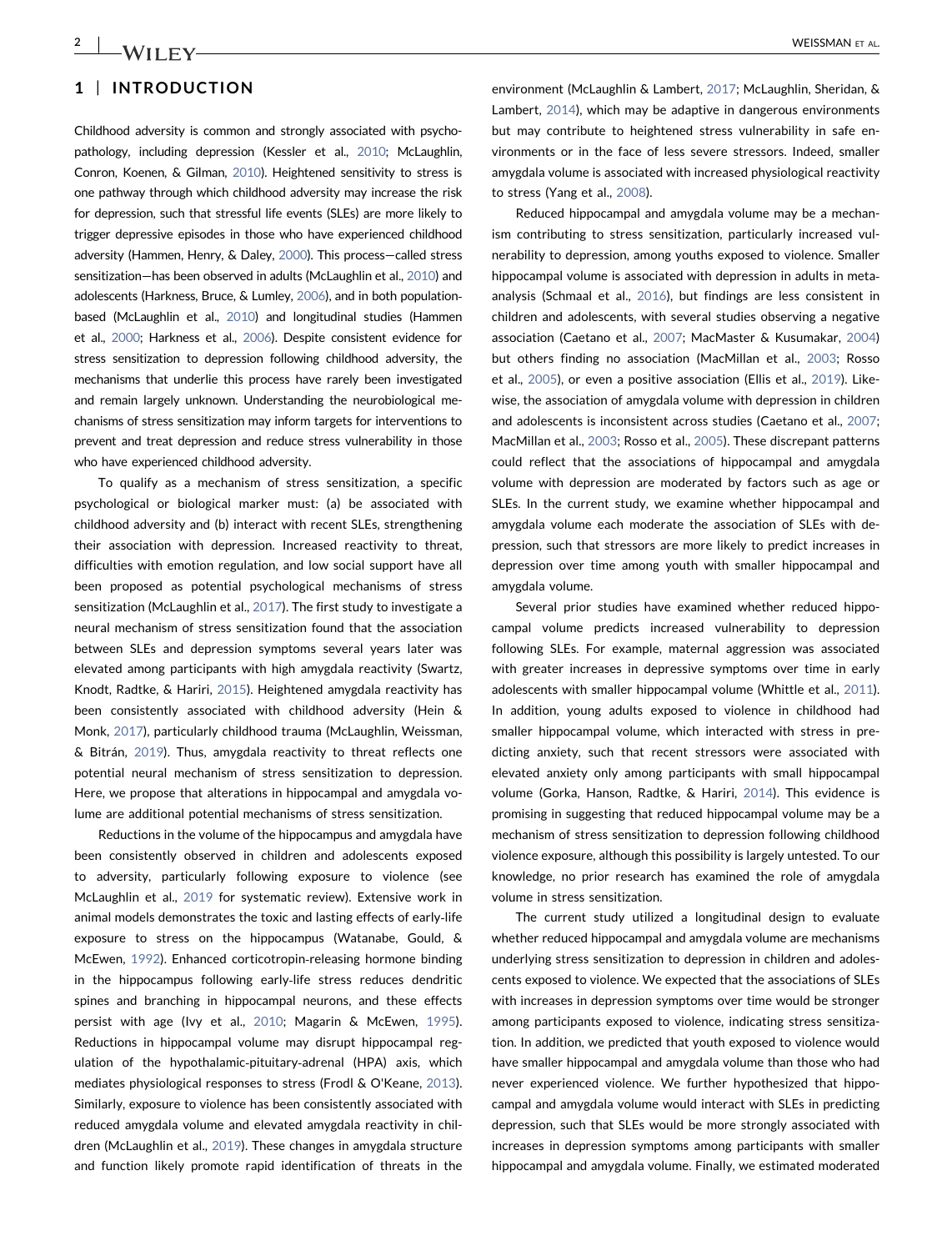mediation models that evaluated whether an indirect effect of violence exposure on depression symptoms through hippocampal and amygdala volume, was magnified in the context of SLEs.

# 2 | METHOD

# 2.1 | Participants

Participants were 160 children and adolescents ages 8–17 years who participated in a study examining neural development following exposure to violence. Youths and caregivers were recruited at schools, after‐school and prevention programs, adoption programs, food banks, shelters, parenting programs, medical clinics, and the general community in Seattle, WA, between January 2015 and June 2017. Recruitment efforts were targeted at recruiting a sample with variation in exposure to violence. To do so, we recruited from neighborhoods with high levels of violent crime, clinics that served a predominantly low‐SES catchment area, and agencies that work with families who have been victims of violence (e.g., domestic violence shelters, programs for parents mandated to receive intervention by Child Protective Services). Inclusion criteria for the violence‐exposed group included exposure to physical or sexual abuse or direct witnessing of domestic violence. Children in the control group were matched to children in the violence‐exposed group on age, sex, and handedness and had never experienced interpersonal violence. Exclusion criteria included IQ < 80, pervasive developmental disorder, active psychotic symptoms or mania, substance abuse, and presence of safety concerns. Written informed consent was obtained from legal guardians; children provided written assent. All procedures contributing to this study comply with relevant national ethical standards and with the Declaration of Helsinki. All procedures were approved by the University of Washington Institutional Review Board.

Eleven participants were excluded from analysis due to excessive head movement, resulting in 149 participants (75 violence exposed) with usable brain structure data. A total of 120 (57 violence‐exposed) of these 149 participants returned for follow‐up assessments of SLEs and depression approximately 2 years later ( $M = 643$  days,  $SD = 222$ , 81% retention rate). See Table [1](#page-2-0) for sociodemographic characteristics of the final sample.

# 2.2 | Measures

## 2.2.1 | Violence exposure

We used a multi-informant, multimethod approach for assessing exposure to violence. Participants completed two interviews assessing exposure to violence: the Childhood Experiences of Care and Abuse (CECA) Interview (Bifulco, Brown, & Harris, [1994](#page-8-0)) and the Violence Exposure Scale for Children‐Revised (VEX‐R;

| <b>Baseline</b>                  |                                |                             |                    |                    |              |                  |
|----------------------------------|--------------------------------|-----------------------------|--------------------|--------------------|--------------|------------------|
|                                  | Violence-exposed<br>$(n = 75)$ |                             | Control $(n = 74)$ |                    |              |                  |
|                                  | %                              | $\mathbf n$                 | %                  | $\mathsf{n}$       | $\chi^2$     | $\boldsymbol{p}$ |
| Female                           | 52                             | 39                          | 45                 | 33                 | 0.55         | .459             |
| Racial/ethnic minority           | 61                             | 45                          | 32                 | 24                 | 28.56        | < .001           |
| Poverty                          | 34                             | 26                          | 3                  | $\overline{2}$     | 25.81        | < 0.001          |
|                                  | M                              | <b>SD</b>                   | M                  | <b>SD</b>          | $\mathbf{t}$ | $\boldsymbol{p}$ |
| Age                              | 12.84                          | 2.81                        | 12.65              | 2.56               | $-0.43$      | 0.666            |
| Hippocampal volume <sup>a</sup>  | 9.19                           | 0.85                        | 9.94               | 1.08               | $-4.69$      | < .001           |
| Amygdala volume <sup>a</sup>     | 3.69                           | 0.54                        | 4.02               | 0.55               | $-3.66$      | < 0.001          |
| Intracranial volume <sup>b</sup> | 15.01                          | 1.41                        | 15.97              | 1.55               | $-3.97$      | < .001           |
| Stressful life events            | 14.97                          | 9.40                        | 5.84               | 4.20               | 7.67         | < .001           |
| Depression symptoms              | 12.19                          | 8.71                        | 5.95               | 4.75               | 5.44         | < 0.001          |
| Follow-up                        |                                |                             |                    |                    |              |                  |
|                                  |                                | Violence exposed $(n = 57)$ |                    | Control $(n = 63)$ |              |                  |
|                                  | M                              | <b>SD</b>                   | M                  | <b>SD</b>          | t            | $\boldsymbol{p}$ |
| Stressful life events            | 15.86                          | 11.45                       | 6.87               | 6.09               | 5.29         | < 0.01           |
| Depression symptoms              | 10.96                          | 8.61                        | 5.98               | 5.10               | 3.80         | < 0.001          |
|                                  |                                |                             |                    |                    |              |                  |

<span id="page-2-1"></span><sup>a</sup>Hippocampal and amygdala volumes measured in mm<sup>3</sup>  $\times$  10<sup>3</sup>.

<span id="page-2-2"></span> $^{b}$ Intracranial volume measured in mm<sup>3</sup> × 10<sup>5</sup>.

<span id="page-2-0"></span>TABLE 1 Distribution of study variables by violence exposure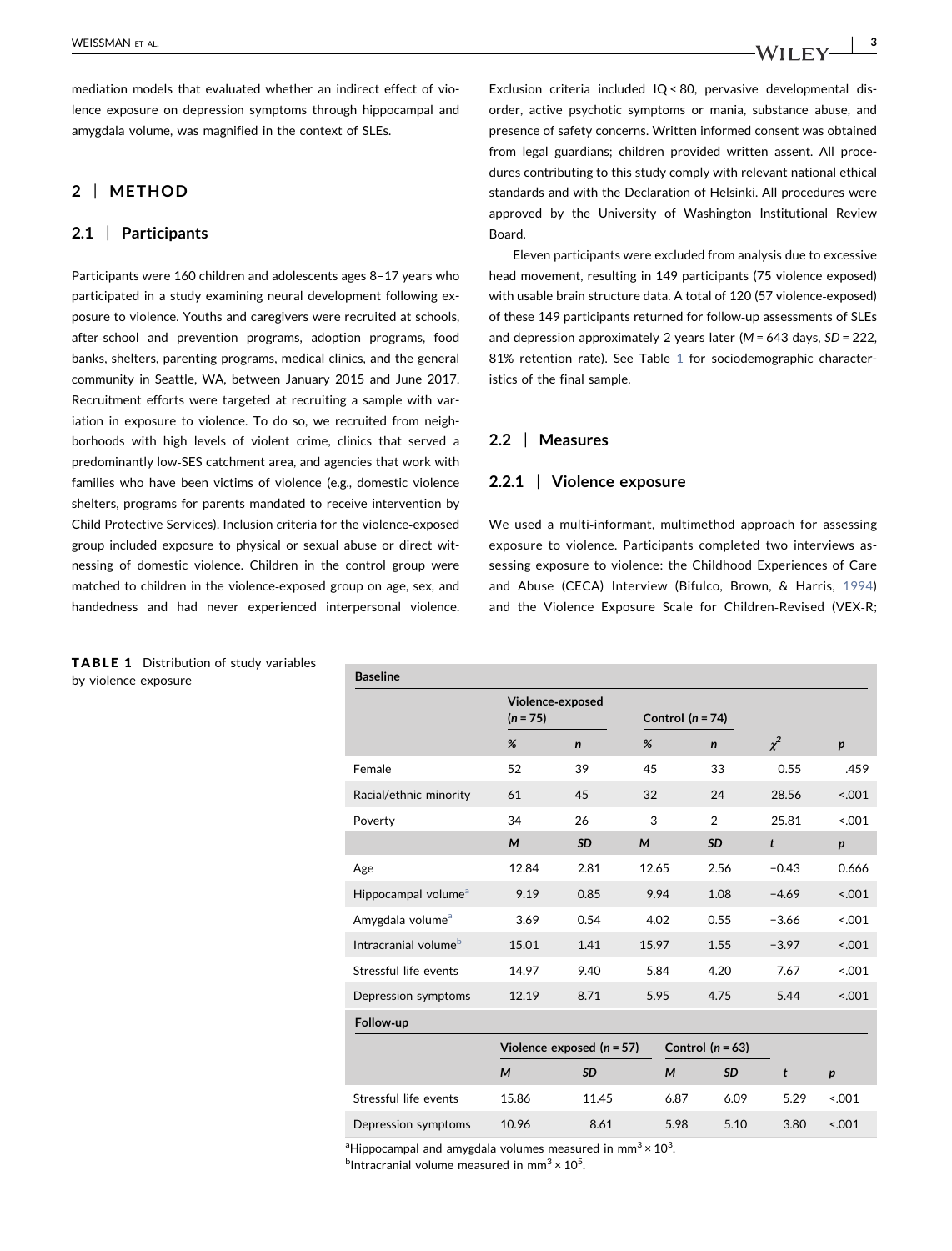Raviv et al., [2001](#page-9-0)). Children also completed two self‐report measures: the Childhood Trauma Questionnaire (CTQ; Bernstein, Ahluvalia, Pogge, & Handelsman, [1997](#page-8-0)) and the UCLA PTSD Reaction Index (PTSD‐RI; Steinberg et al., [2013\)](#page-9-0). Caregivers completed two self-report measures: the Juvenile Victimization Questionnaire (JVQ) lifetime caregiver report (Finkelhor, Hamby, Ormrod, & Turner, [2005](#page-8-0)), and the caregiver version of the PTSD‐RI. Additional details on these scales are in Supporting Information.

Children were classified as experiencing physical or sexual abuse if abuse was endorsed by the child (on the CECA interview, PTSD‐RI, or above the validated CTQ threshold) or parent (on the JVQ or PTSD‐RI). Otherwise, they were classified as controls. A total of 69 children (46.3%) experienced physical or sexual abuse. Inter‐rater reliability was good for child and caregiver reports (82.0% agreement;  $\kappa$  = 0.62). Exposure to domestic violence (on the VEX-R or PTSD‐RI) was determined based on child report only. A total of 58 children (38.9%) reported witnessing domestic violence. Overall, 75 (50%) participants met criteria for violence exposure, defined as exposure to physical abuse, sexual abuse, or domestic violence. Of these 75 participants, violence exposure was reported by both reporters for 60 participants (80%), by the child only for 14 participants (19%), and by the parent only for 1 participant (1%).

# 2.2.2 | Depression

Symptoms of depression were assessed with the Children's Depression Inventory-2 (CDI-2), a recently revised version of the widely used self‐report measure of depressive symptoms in children and adolescents (Kovacs, [2011\)](#page-8-0). The CDI‐2 is a 27‐item scale. For each item, participants choose between three statements that correspond to a three‐point scale. Higher scores indicate more severe depression. The CDI‐2 demonstrated excellent internal consistency in our sample ( $α = 089$ ).

# 2.2.3 | Stressful life events

SLEs occurring in the past year were assessed at both baseline and follow-up using the UCLA Life Stress Interview (Hammen, [1988](#page-8-0)), a semistructured interview designed to characterize SLEs as objectively as possible. The interview has been extensively validated, adapted for use with children and adolescents, and is widely considered to be the gold standard approach for assessing SLEs (Hammen et al., [2000;](#page-8-0) Monroe, [2008](#page-9-0)).

The interview uses a series of structured prompts to query numerous domains of the child's life (peers, parents, household/extended family, neighborhood, school, academic, health, finance, and discrimination). An independent research team objectively codes the likely impact of each event for a child of that age and sex from 1 (no negative impact) to 5 (extremely severe negative impact) scale, including half-points (e.g., 1.5 and 2.5). These objectively coded impact scores reduce concerns about recall bias or differences in perceptions of stress that can artificially inflate associations between SLEs and psychopathology. Child participants and a caregiver independently completed the interview and reported on SLEs experienced by the child in the past year. Following prior work, a total impact score was computed by taking the sum of the impact scores of all reported events (excluding those coded as 1), which provides a weighted average of the number and severity of stressors (Hammen et al., [2000](#page-8-0)). Higher scores indicate a greater frequency and severity of SLEs in the past year.

The interview was administered at both the baseline and follow‐ up visits, each time probing SLEs occurring in the prior year. Total impact scores based on events reported by parents and children were moderately correlated at both baseline ( $r = .56$ ) and follow-up  $(r = .49)$ . The higher of the child and parent total impact score was used. For more details, see Supporting Information.

## 2.3 | Structural MRI processing

See Supporting Information for information on structural MRI acquisition. Measures of left and right hippocampal, amygdala, and thalamus volume and total intracranial volume were obtained using automatic segmentation in FreeSurfer 5.3. Each segmentation was inspected manually by at least two investigators. No manual edits were performed on subcortical segmentations. Given that there is no consistent pattern of lateralization in the association of childhood violence exposure with hippocampal or amygdala volume (Hanson et al., [2015;](#page-8-0) McLaughlin et al., [2016](#page-9-0); Saxbe et al., [2018](#page-9-0)), and to reduce multiple comparisons, right and left volumes were summed to create bilateral hippocampal, amygdala, and thalamus volume measures. To keep variables on a similar scale for regression analyses, subcortical volumes were all divided by 1,000, and intracranial volumes were divided by 100,000.

## 2.4 | Data analysis

Linear regression analysis implemented in R version 3.6.1 was used to evaluate the associations of violence exposure and SLEs with depression symptoms at follow‐up, and their interaction, to test for stress sensitization. Although the interaction of violence exposure and SLEs did not reach conventional levels of statistical significance, stratified analysis revealed a stress sensitization pattern clearly in our data (see Supporting Information). Because this stress sensitization pattern is well established (Espejo et al., [2007](#page-8-0); Hammen et al., [2000](#page-8-0); Harkness et al., [2006](#page-8-0); McLaughlin et al., [2010](#page-8-0)) and because it is appropriate to examine a mediation analysis even when the direct effect does not reach conventional thresholds of statistical significance because such a requirement reduces statistical power to detect mediation (Hayes, [2009;](#page-8-0) MacKinnon, Fairchild, & Fritz, [2007](#page-8-0)), we conducted analyses to see if violence exposure indirectly contributed to greater sensitivity to stress through alterations in hippocampal and amygdala volume.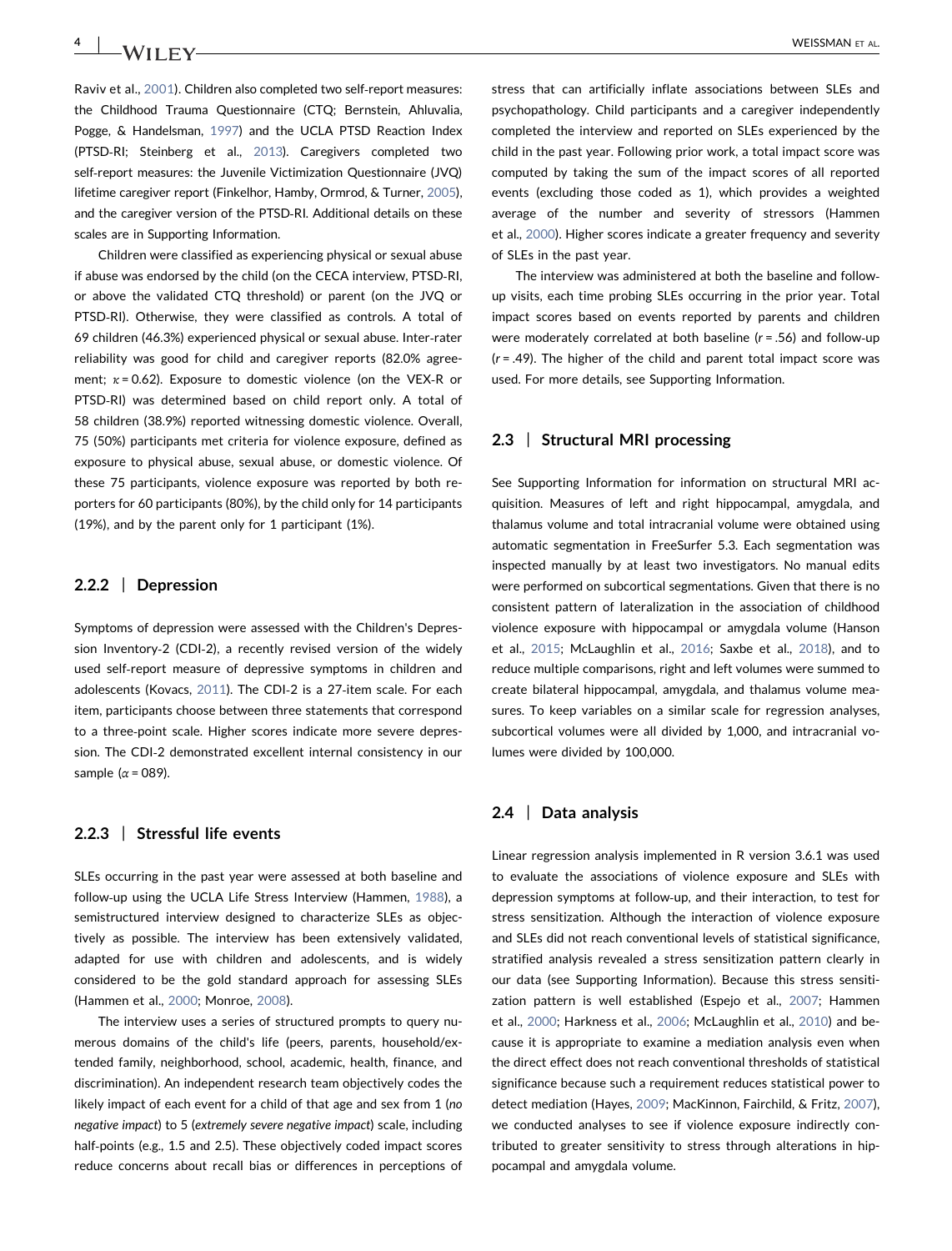To do this, we first evaluated whether violence exposure was associated with hippocampal and amygdala volume. Next, we examined whether hippocampal and amygdala volume were associated with depression at follow-up and moderated the association of SLEs with follow‐up depression symptoms. Finally, moderated mediation models were tested with bootstrapped confidence intervals (10,000 iterations) using version 2.13 of the process macro in SPSS. Violence exposure was the independent variable, depression at follow‐up was the dependent variable, hippocampal and amygdala volume were each tested as mediators, and SLEs occurring between the baseline and follow‐up assessments served as the moderator of the association between hippocampal or amygdala volume and depression at follow‐up.

Age, sex, poverty, and racial/ethnic minority status were as covariates in all analyses; total intracranial volume was included in models predicting hippocampal and amygdala volume (see Supporting Information for details). Models predicting depression at follow‐ up controlled for baseline depression and the time elapsed from baseline to follow‐up. To determine if effects were specific to hippocampus and amygdala, we also conducted control analyses using thalamus volume. To rule out confounding by IQ, sensitivity analyses were also conducted controlling for IQ (see Tables S1–S7).

# 3 | RESULTS

# 3.1 | Descriptive statistics

Descriptive statistics of all variables, separately for violence‐exposed and unexposed youth, are presented in Table [1.](#page-2-0)

## 3.2 | Stress sensitization and depression symptoms

The association between SLEs at follow‐up and depression symptoms at follow-up was stronger among participants exposed to violence than those without violence exposure (see Figure S1), but this interaction was not statistically significant ( $B = 0.164$ ,  $SE = 0.130$ ,  $p = .208$ ).

## 3.3 | Violence exposure and brain structure

Violence exposed participants had significantly smaller hippocampal  $(p = .031)$  and amygdala  $(p = .047)$  volume than control participants (Figure [1](#page-4-0)). Thalamus volume did not differ between violence exposed and unexposed participants ( $p = .843$ ).

#### 3.4 | Brain structure and depression

Hippocampal volume was not associated with depression at follow‐ up (B = −0.563, SE = 0.623, p = .368). A similar lack of associations

<span id="page-4-0"></span>

**FIGURE 1** Smaller hippocampal and amygdala volumes in violence‐exposed youth. Violence exposed youth have significantly smaller hippocampal and amygdala volumes than youth never exposed to violence. Error bars represent 95% confidence intervals

were observed for amygdala volume with depression at follow‐up  $(B = -1.04, SE = 1.10, p = .349).$ 

# 3.5 | Stressful life events, brain structure, and depression symptoms

SLEs occurring during the follow‐up period interacted with hippocampal volume ( $B = -0.118$ ,  $SE = 0.057$ ,  $p = .042$ ) and amygdala volume ( $B = -0.222$ ,  $SE = 0.102$ ,  $p = .031$ ) in predicting depression at follow-up (Table [2\)](#page-5-0). Simple slopes revealed that the association between SLEs occurring between the baseline and follow‐up with increases in depression symptoms over time was strongest among participants with small to average hippocampal and amygdala volumes and not significant among participants with larger hippocampal and amygdala volumes (Figure [2\)](#page-5-1).

The interaction between thalamus volume and SLEs in predicting depression was not significant ( $B = -0.010$ ,  $SE = 0.043$ ,  $p = .812$ ).

## 3.6 | Moderated mediation

Moderated mediation analyses revealed a conditional indirect effect of violence exposure on depression at follow‐up, via hippocampal volume, conditional on past‐year SLEs at follow‐up (Figure [3](#page-6-0)). A similar indirect effect of violence exposure on depression at follow‐up was observed via amygdala volume, conditional on recent SLEs (Figure [3\)](#page-6-0). The bootstrapped 95% confidence interval of the standardized index of moderated mediation for the model with hippocampal volume (0.061; 95% CI, 0.010–0.149) and the model with amygdala volume (0.064; 95% CI, 0.011–0.160) did not include zero, suggesting a significant conditional indirect effect in both models.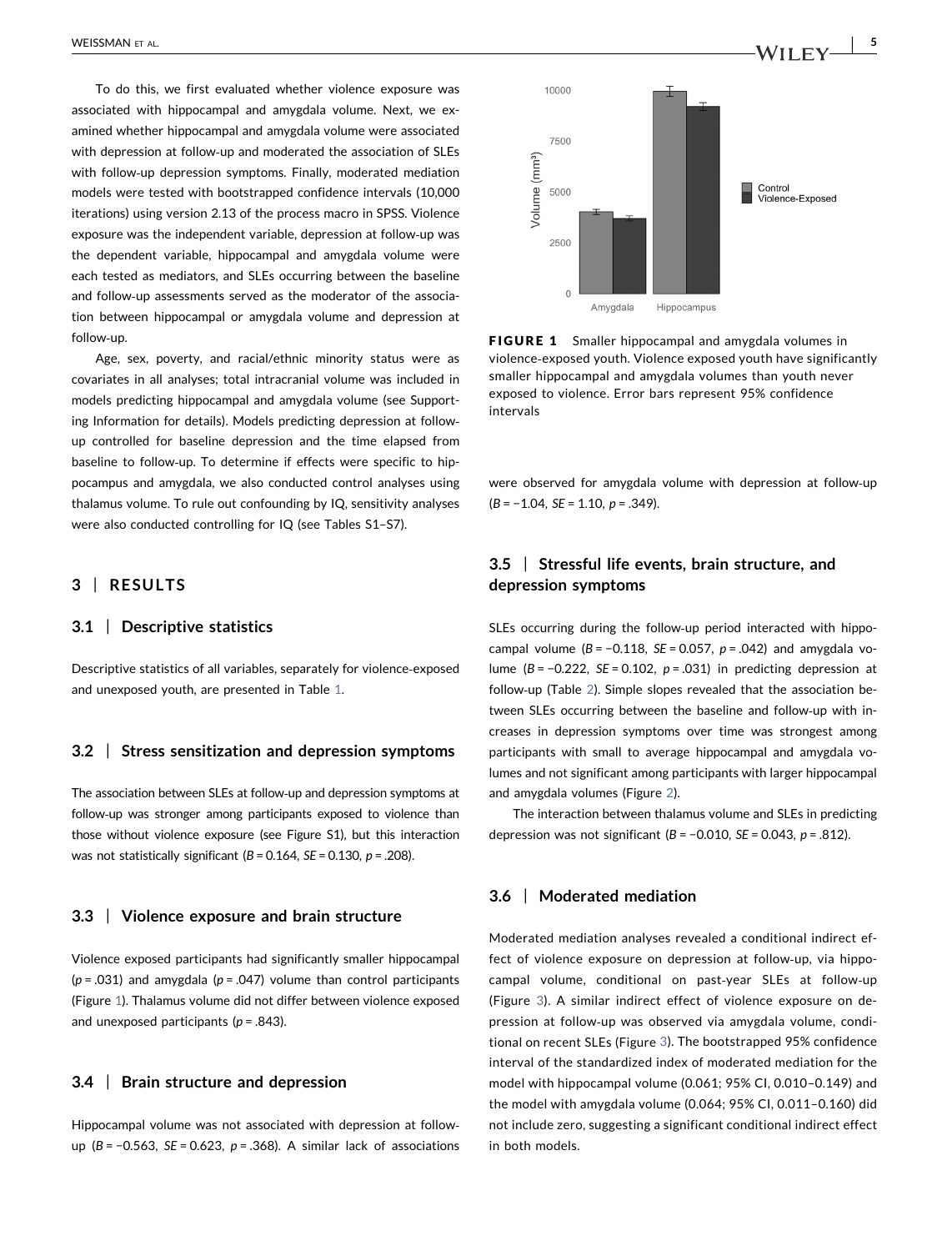| ◡<br>$\sim$ | WEISSMAN<br>AL |
|-------------|----------------|
|             |                |

<span id="page-5-0"></span>

|                                          | Depression (follow-up) |           |         |                  |          |           |         |                  |  |
|------------------------------------------|------------------------|-----------|---------|------------------|----------|-----------|---------|------------------|--|
|                                          | <b>Hippocampus</b>     |           |         |                  | Amygdala |           |         |                  |  |
| <b>Predictors</b>                        | B                      | <b>SE</b> | t       | $\boldsymbol{p}$ | В        | <b>SE</b> | t       | $\boldsymbol{p}$ |  |
| Sex                                      | 1.15                   | 1.29      | 0.89    | .375             | 1.16     | 1.29      | 0.90    | .370             |  |
| Age                                      | 0.173                  | 0.210     | 0.82    | .412             | 0.257    | 0.207     | 1.24    | .217             |  |
| Time elapsed (years)                     | $-0.573$               | 0.840     | $-0.68$ | .497             | $-0.615$ | 0.840     | $-0.73$ | .465             |  |
| Racial/ethnic minority                   | 0.15                   | 1.12      | 0.14    | .891             | 0.15     | 1.13      | 0.14    | .892             |  |
| Poverty                                  | $-1.39$                | 1.49      | $-0.93$ | .355             | $-0.86$  | 1.50      | $-0.57$ | .568             |  |
| Depression (baseline)                    | 0.568                  | 0.080     | 7.05    | 5.001            | 5.33     | 0.082     | 6.52    | 5.001            |  |
| Violence exposure                        | 0.57                   | 1.42      | 0.59    | .556             | 1.32     | 1.38      | 0.96    | .339             |  |
| Intracranial volume                      | 0.706                  | 0.512     | 1.38    | .171             | 0.538    | 0.491     | 1.10    | .275             |  |
| Stressful life events (SLE) at follow-up | 0.142                  | 0.060     | 2.37    | .020             | 0.092    | 0.057     | 1.62    | .108             |  |
| Hippocampal or amygdala volume           | $-1.05$                | 0.63      | $-1.66$ | .099             | $-1.39$  | 1.08      | $-1.28$ | .103             |  |
| Hippocampal or amygdala volume × SLE     | $-0.118$               | 0.057     | $-2.06$ | .042             | $-0.222$ | 0.102     | $-2.18$ | .032             |  |

Parameters where the effect was significant at  $p < .05$  are in bold.

 $\overline{\mathfrak{0}}$ 

 $10$ 

 $\frac{1}{20}$  $30$  $40$ 

 $40$ 

 $30$ 

 $10$  $\overline{20}$ 

 $\overline{0}$ 

<span id="page-5-1"></span>

 $0$  10 20 30 40

Stressful Life Events (Follow-up)

 $\overline{0}$ 

 $10$  $\overline{20}$  $30$  $40$   $\overline{0}$ 

 $10$ 

 $\overline{20}$  $30$  $40$ 

FIGURE 2 Moderation of the relation between stressful life events and depression by hippocampal and amygdala volume. Stressful life events at follow‐up are positively associated with depression symptoms at follow‐up, controlling for baseline depression, in participants with small to average hippocampal volume but not larger (0.5 SD above the mean and higher) hippocampal volume and in participants with small (-0.5 SD below the mean and smaller) but not average or larger amygdala volume. Figure produced using the interactive data visualization tool (McCabe, Kim, & King, [2018\)](#page-8-0)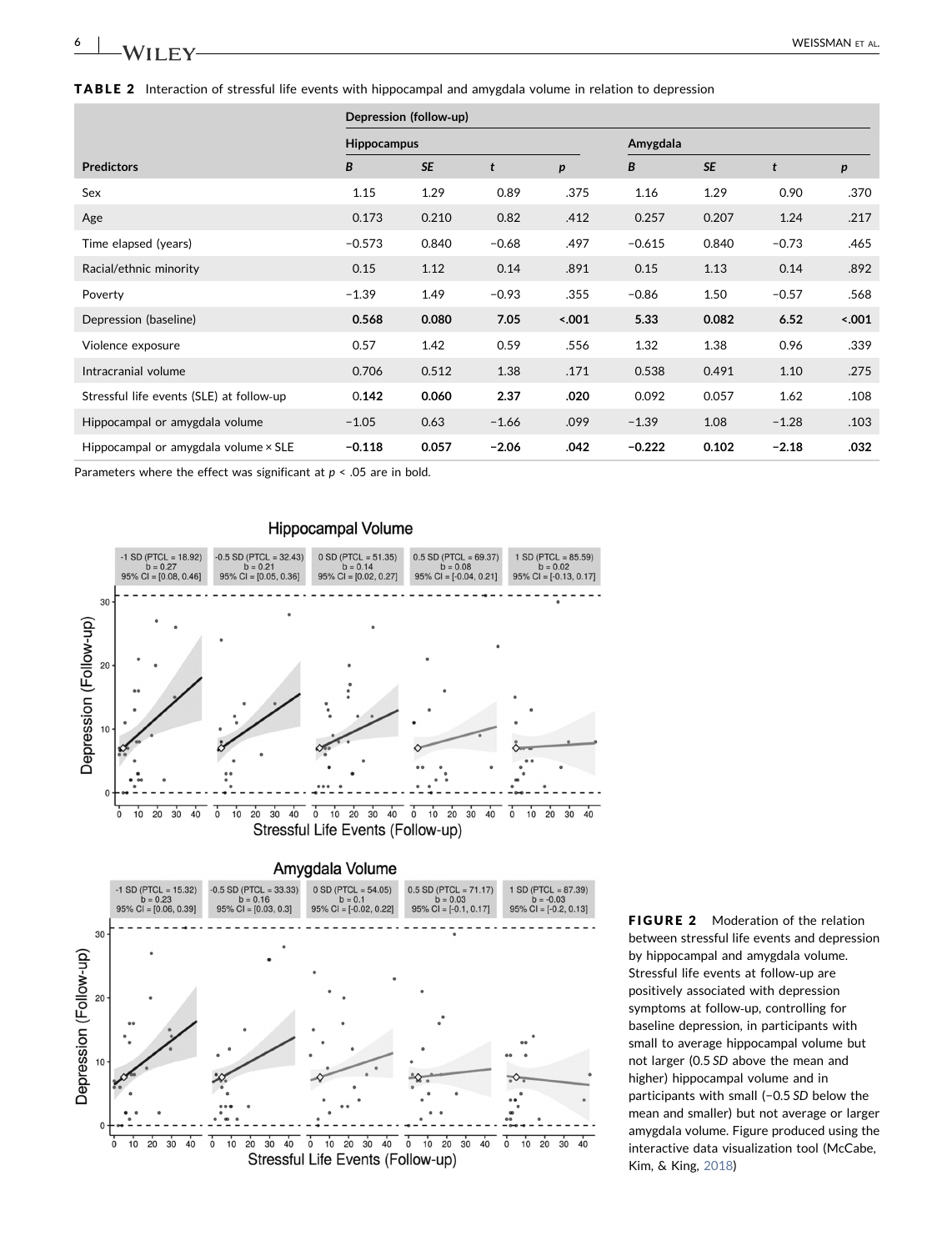<span id="page-6-0"></span>**FIGURE 3** Moderated mediation models of hippocampal and amygdala volumes as mechanisms of stress sensitization. Results of regression‐based moderated mediation models of the indirect effect of violence exposure on follow‐up depression via hippocampal and amygdala volume, conditional on stressful life events at follow‐up, and controlling for baseline depression. Sex, age, time elapsed between visits, poverty, racial/ethnic minority status, and total intracranial volume are not shown, but were also included as covariates. All coefficients are standardized. 95% bootstrapped confidence intervals are based on 10,000 iterations. Solid lines indicate significant relations. Dotted lines indicate nonsignificant relations



SLE x AV

# 4 | DISCUSSION

We provide novel evidence that smaller hippocampal and amygdala volume among youths exposed to violence may contribute to increased vulnerability to depression symptoms following SLEs. Prior work has consistently shown that children and adolescents who have experienced adversity, including violence exposure, are at elevated risk for depression following SLEs later in life (Espejo et al., [2007;](#page-8-0) Harkness et al., [2006\)](#page-8-0), but the mechanisms underlying this stress sensitization pattern have rarely been investigated. Here we provide evidence that smaller hippocampal and amygdala volume among youths exposed to violence are associated with increased vulnerability to depression symptoms following SLEs. These findings replicate prior work demonstrating that violence‐exposed children and adolescents have smaller hippocampal and amygdala volume (McLaughlin et al., [2019\)](#page-9-0) and extend it by demonstrating that these reductions in hippocampal and amygdala volume are associated with

increased vulnerability to the emergence of depression symptoms following SLEs in a longitudinal design. This provides compelling evidence that differences in hippocampal and amygdala structure following violence exposure may alter the way youth respond to stressors in their environment, contributing to risk for depression.

Violence exposure did not interact with SLEs to predict increases in depression symptoms over time in our data. However, stress sensitization patterns are well‐replicated in larger samples (Hammen et al., [2000](#page-8-0); Harkness et al., [2006](#page-8-0); McLaughlin et al., [2010](#page-8-0)). Although stress sensitization effects did not reach conventional levels of significance in our sample, we did find evidence of stress sensitization operating indirectly via reduced hippocampal and amygdala volume. Thus, the results of this study suggest that reductions in hippocampal and amygdala volume are potential mechanisms of stress sensitization to depression in violence‐exposed youth.

Our findings are consistent with prior studies examining the relation between trauma exposure and hippocampal and amygdala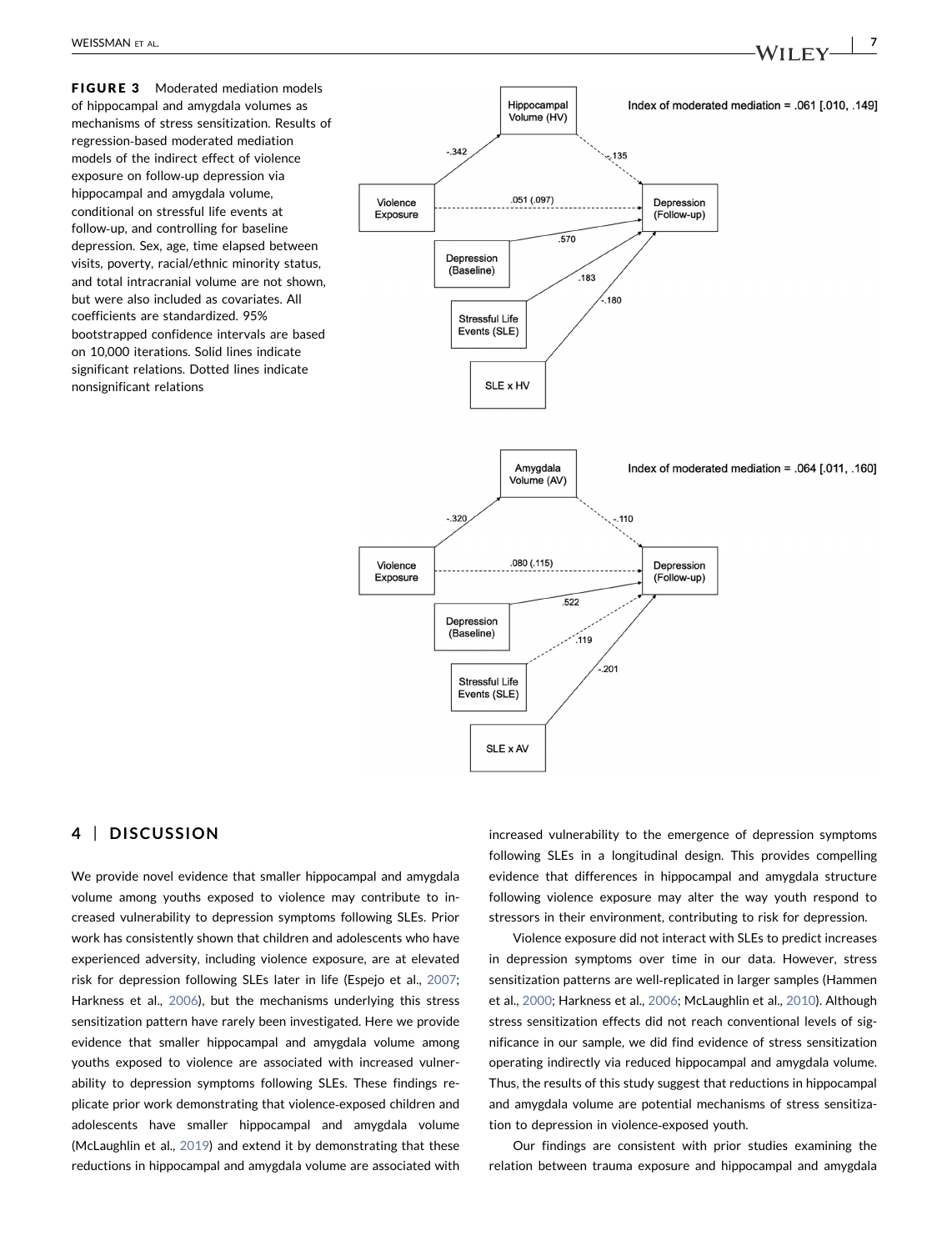volume in children and adolescents (Hanson et al., [2015](#page-8-0); McLaughlin et al., [2016;](#page-9-0) Saxbe et al., [2018](#page-9-0)). Although neither hippocampal nor amygdala volume were associated with depression, both hippocampal and amygdala volume interacted with SLEs to predict depression symptoms, such that smaller volume was associated with depression only among youth who experienced additional SLEs. Reduced hippocampal and amygdala volume following childhood violence exposure may therefore reflect a latent vulnerability (McCrory & Viding, [2015\)](#page-8-0) that only manifests in increases in depression when

youth encounter additional stressors.

Alterations in stress reactivity and emotion regulation may explain the role of hippocampal and amygdala volume in stress sensitization. Smaller amygdala volume is associated with greater physiological reactivity to stress (McLaughlin et al., [2016](#page-9-0); Trotman, Gianaros, Zanten, van Williams, & Ginty, [2019;](#page-9-0) Yang et al., [2008](#page-9-0)). This increased reactivity to acute, episodic stressors may contribute to greater vulnerability to depression over time. Reductions in hippocampal volume may disrupt hippocampal regulation of the HPA axis, altering physiological responses to stress (Frodl & O'Keane, [2013\)](#page-8-0). Atypical HPA axis function is well‐documented in individuals with depression (Burke, Davis, Otte, & Mohr, [2005;](#page-8-0) Knorr, Vinberg, Kessing, & Wetterslev, [2010](#page-8-0)). Reduced hippocampal and amygdala volume among youth exposed to violence may therefore contribute to heightened physiological reactivity in the face of novel stressors, magnifying vulnerability to depression following SLEs.

Although this study has numerous strengths, some limitations constrain interpretability and suggest potential future directions for research. First, the distribution of the number and severity of SLEs, as well as racial/ethnic minority status and poverty, differed systematically between violence exposed and unexposed participants. While this is consistent with patterns in the general population, it led to differential restrictions to the range of SLEs in the two groups. Race/ ethnicity and poverty were controlled for in all analyses, but there may nonetheless be some residual confounding. Second, higher levels of depression have the potential to bias retrospective recall of violence exposure. However, these concerns are reduced by the high level of agreement between child and parent reports of violence exposure in this sample, and recent work suggests that recall bias does not explain associations between retrospective reports of childhood trauma and psychopathology (Danese & Widom, [2020](#page-8-0)). Next, because hippocampal and amygdala volume was measured after violence exposure occurred, it is impossible to establish whether or not differences in hippocampal volume preceded the violence exposure. Prospective longitudinal designs among families at high risk for violence exposure could potentially more clearly establish the causal link between violence exposure and hippocampal and amygdala volume. Indeed, one study has shown that an intervention aimed at enhancing supportive parenting in adolescents from low socioeconomic status families prevented reductions of hippocampal and amygdala volume (Brody et al., [2017\)](#page-8-0). In addition, the absence of a significant interaction between violence exposure and stressful life events in relation to depression challenges the characterization of reduced hippocampal and amygdala volume as a mechanism of stress

sensitization to some degree. Although we do not replicate this more distal interaction effect found in larger samples (Hammen et al., [2000;](#page-8-0) Harkness et al., [2006;](#page-8-0) McLaughlin et al., [2010](#page-8-0)), our findings do clearly demonstrate that violence exposure is associated with reduced hippocampal and amygdala volume, which in turn interacts with stressful life events in relation to depression. Recent large, developmental studies of brain structure and function, such as the Adolescent Brain Cognitive Development study (Casey et al., [2018\)](#page-8-0) and the Human Connectome Project in Development (Somerville et al., [2018](#page-9-0)) may provide opportunities to examine whether both the distal interaction between violence exposure stressful life events and the more proximal interactions between stressful life events and hippocampal and amygdala volume replicate in the same sample. Finally, future work examining behavioral and neurophysiological indicators of hippocampal and amygdala functioning in relation to hippocampal and amygdala volume and stress sensitization could further elucidate how reduced hippocampal and amygdala volume acts as mechanisms of stress sensitization to depression and identify behavioral targets for intervention.

# 5 | CONCLUSION

Childhood violence exposure is associated with smaller hippocampal and amygdala volume, which, in turn, is associated with increases in the emergence of depressive symptoms over time in youth who experience SLEs. Smaller hippocampal and amygdala volume is therefore a plausible mechanism of stress sensitization and have the potential to serve as a biomarker of risk following exposure to violence.

#### ACKNOWLEDGMENTS

This study was funded by the National Institute of Mental Health (R01‐MH103291 to McLaughlin, F31‐MH116559 to Lambert), an Early Career Research Fellowship from the Jacobs Foundation (McLaughlin), and a OneMind Institute Rising Star Award (McLaughlin). The authors are grateful to Debbie Bitran, Andrea Duys, and Azure Reid‐Russell for help with participant recruitment and testing.

#### CONFLICT OF INTERESTS

The authors declare that there are no conflict of interests.

#### DATA AVAILABILITY STATEMENT

The data that support the findings of this study are openly available in Open Science Framework at [https://doi.org/10.17605/OSF.IO/](https://doi.org/10.17605/OSF.IO/5HPC6) [5HPC6](https://doi.org/10.17605/OSF.IO/5HPC6).

#### **ORCID**

David G. Weissman (D <https://orcid.org/0000-0001-9966-3338> Alexandra M. Rodman D<https://orcid.org/0000-0003-4640-7159> Matthew Peverill **b** <https://orcid.org/0000-0002-8257-1004> Margaret A. Sheridan (b) <https://orcid.org/0000-0002-8909-7501> Katie A. McLaughlin **b** <https://orcid.org/0000-0002-1362-2410>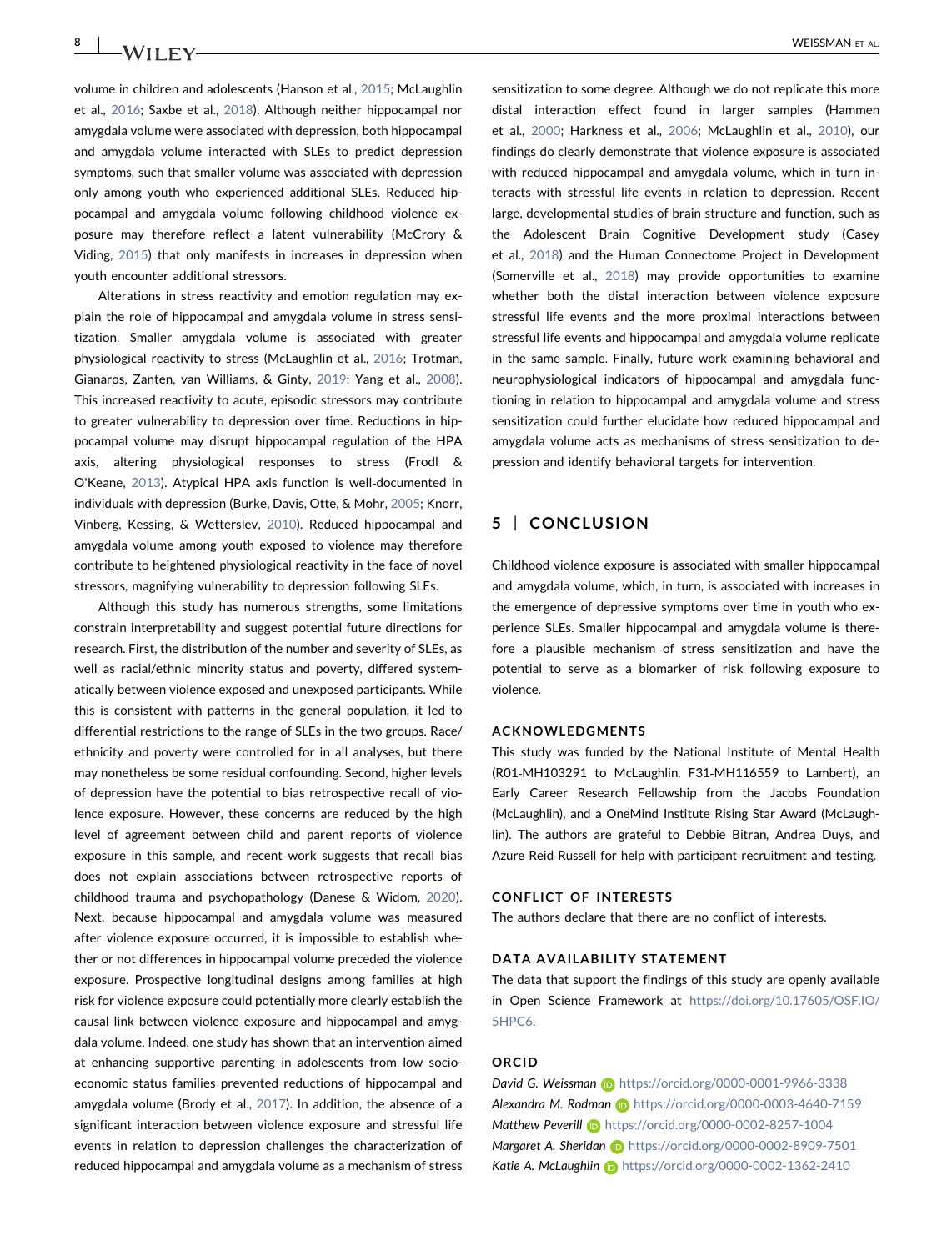#### <span id="page-8-0"></span>**REFERENCES**

- Bernstein, D. P., Ahluvalia, T., Pogge, D., & Handelsman, L. (1997). Validity of the childhood trauma questionnaire in an adolescent psychiatric population. Journal of the American Academy of Child and Adolescent Psychiatry, 36(3), 340–348. [https://doi.org/10.1097/00004583-](https://doi.org/10.1097/00004583-199703000-00012) [199703000-00012](https://doi.org/10.1097/00004583-199703000-00012)
- Bifulco, A., Brown, G. W., & Harris, T. O. (1994). Childhood experience of care and abuse (CECA): A retrospective interview measure. Journal of Child Psychology and Psychiatry, 35(8), 1419–1435. [https://doi.org/10.](https://doi.org/10.1111/j.1469-7610.1994.tb01284.x) [1111/j.1469-7610.1994.tb01284.x](https://doi.org/10.1111/j.1469-7610.1994.tb01284.x)
- Brody, G. H., Gray, J. C., Yu, T., Barton, A. W., Beach, S. R. H., Galván, A., … Sweet, L. H. (2017). Protective prevention effects on the association of poverty with brain development. JAMA Pediatrics, 171(1), 46–52. <https://doi.org/10.1001/jamapediatrics.2016.2988>
- Burke, H. M., Davis, M. C., Otte, C., & Mohr, D. C. (2005). Depression and cortisol responses to psychological stress: A meta‐analysis. Psychoneuroendocrinology, 30, 846-856. [https://doi.org/10.1016/j.](https://doi.org/10.1016/j.psyneuen.2005.02.010) [psyneuen.2005.02.010](https://doi.org/10.1016/j.psyneuen.2005.02.010)
- Caetano, S. C., Fonseca, M., Hatch, J. P., Olvera, R. L., Nicoletti, M., Hunter, K., … Soares, J. C. (2007). Medial temporal lobe abnormalities in pediatric unipolar depression. Neuroscience Letters, 427, 142–147. <https://doi.org/10.1016/j.neulet.2007.06.014>
- Casey, B. J., Cannonier, T., Conley, M. I., Cohen, A. O., Barch, D. M., Heitzeg, M. M., … Dale, A. M. (2018). The Adolescent Brain Cognitive Development (ABCD) study: Imaging acquisition across 21 sites. Developmental Cognitive Neuroscience, 32, 43–54. [https://doi.org/10.](https://doi.org/10.1016/j.dcn.2018.03.001) [1016/j.dcn.2018.03.001](https://doi.org/10.1016/j.dcn.2018.03.001)
- Danese, A., & Widom, C. S. (2020). Objective and subjective experiences of child maltreatment and their relationships with psychopathology. Nature Human Behaviour, 1–8. [https://doi.org/10.1038/s41562-020-](https://doi.org/10.1038/s41562-020-0880-3) [0880-3](https://doi.org/10.1038/s41562-020-0880-3)
- Ellis, R., Fernandes, A., Simmons, J. G., Mundy, L., Patton, G., Allen, N. B., & Whittle, S. (2019). Relationships between adrenarcheal hormones, hippocampal volumes and depressive symptoms in children. Psychoneuroendocrinology, 104, 55–63. [https://doi.org/10.](https://doi.org/10.1016/j.psyneuen.2019.02.016) [1016/j.psyneuen.2019.02.016](https://doi.org/10.1016/j.psyneuen.2019.02.016)
- Espejo, E. P., Hammen, C. L., Connolly, N. P., Brennan, P. A., Najman, J. M., & Bor, W. (2007). Stress sensitization and adolescent depressive severity as a function of childhood adversity: A link to anxiety disorders. Journal of Abnormal Child Psychology, 35(2), 287–299. <https://doi.org/10.1007/s10802-006-9090-3>
- Finkelhor, D., Hamby, S. L., Ormrod, R., & Turner, H. (2005). The Juvenile Victimization Questionnaire: Reliability, validity, and national norms. Child Abuse and Neglect, 29, 383–412. [https://doi.org/10.1016/j.](https://doi.org/10.1016/j.chiabu.2004.11.001) [chiabu.2004.11.001](https://doi.org/10.1016/j.chiabu.2004.11.001)
- Frodl, T., & O'Keane, V. (2013). How does the brain deal with cumulative stress? A review with focus on developmental stress, HPA axis function and hippocampal structure in humans. Neurobiology of Disease, 52, 24–37. <https://doi.org/10.1016/j.nbd.2012.03.012>
- Gorka, A. X., Hanson, J. L., Radtke, S. R., & Hariri, A. R. (2014). Reduced hippocampal and medial prefrontal gray matter mediate the association between reported childhood maltreatment and trait anxiety in adulthood and predict sensitivity to future life stress. Biology of Mood and Anxiety Disorders, 4, 12. [https://doi.org/10.1186/](https://doi.org/10.1186/2045-5380-4-12) [2045-5380-4-12](https://doi.org/10.1186/2045-5380-4-12)
- Hammen, C. (1988). Self‐cognitions, stressful events, and the prediction of depression in children of depressed mothers. Journal of Abnormal Child Psychology, 16, 347–360. <https://doi.org/10.1007/BF00913805>
- Hammen, C., Henry, R., & Daley, S. E. (2000). Depression and sensitization to stressors among young women as a function of childhood adversity. Journal of Consulting and Clinical Psychology, 68(5), 782–787. [https://](https://doi.org/10.1037/0022-006X.68.5.782) [doi.org/10.1037/0022-006X.68.5.782](https://doi.org/10.1037/0022-006X.68.5.782)
- Hanson, J. L., Nacewicz, B. M., Sutterer, M. J., Cayo, A. A., Schaefer, S. M., Rudolph, K. D., … Davidson, R. J. (2015). Behavioral problems after early life stress: Contributions of the hippocampus and amygdala.
- Harkness, K. L., Bruce, A. E., & Lumley, M. N. (2006). The role of childhood abuse and neglect in the sensitization to stressful life events in adolescent depression. Journal of Abnormal Psychology, 115, 730–741. <https://doi.org/10.1037/0021-843X.115.4.730>
- Hayes, A. F. (2009). Beyond Baron and Kenny: Statistical mediation analysis in the New Millennium. Communication Monographs, 76(4), 408–420.
- Hein, T. C., & Monk, C. S. (2017). Research review: Neural response to threat in children, adolescents, and adults after child maltreatment—A quantitative meta‐analysis. Journal of Child Psychology and Psychiatry and Allied Disciplines, 58, 222–230. [https://doi.org/10.1111/jcpp.](https://doi.org/10.1111/jcpp.12651) [12651](https://doi.org/10.1111/jcpp.12651)
- Ivy, A. S., Rex, C. S., Chen, Y., Dubé, C., Maras, P. M., Grigoriadis, D. E., … Baram, T. Z. (2010). Hippocampal dysfunction and cognitive impairments provoked by chronic early‐life stress involve excessive activation of CRH receptors. The Journal of Neuroscience, 30(39), 13005–13015. <https://doi.org/10.1523/JNEUROSCI.1784-10.2010>
- Kessler, R. C., McLaughlin, K. A., Green, J. G., Gruber, M. J., Sampson, N. A., Zaslavsky, A. M., … Williams, D. R. (2010). Childhood adversities and adult psychopathology in the WHO World Mental Health Surveys. British Journal of Psychiatry, 197(05), 378–385. [https://doi.org/10.](https://doi.org/10.1192/bjp.bp.110.080499) [1192/bjp.bp.110.080499](https://doi.org/10.1192/bjp.bp.110.080499)
- Knorr, U., Vinberg, M., Kessing, L. V., & Wetterslev, J. (2010). Salivary cortisol in depressed patients versus control persons: A systematic review and meta-analysis. Psychoneuroendocrinology, 35, 1275-1286. <https://doi.org/10.1016/j.psyneuen.2010.04.001>
- Kovacs, M. (2011). Children's depression inventory (CDI2). Multi-Health Systems Inc.
- MacKinnon, D. P., Fairchild, A. J., & Fritz, M. S. (2007). Mediation analysis. Annual Review of Psychology, [https://doi.org/10.1146/annurev.psych.](https://doi.org/10.1146/annurev.psych.58.110405.085542) [58.110405.085542](https://doi.org/10.1146/annurev.psych.58.110405.085542)
- MacMaster, F. P., & Kusumakar, V. (2004). Hippocampal volume in early onset depression. BMC Medicine, 2, 2. <https://doi.org/10.1186/1741-7015-2-2>
- MacMillan, S., Szeszko, P. R., Moore, G. J., Madden, R., Lorch, E., Ivey, J., … Rosenberg, D. R. (2003). Increased amygdala: Hippocampal volume ratios associated with severity of anxiety in pediatric major depression. Journal of Child and Adolescent Psychopharmacology, 13, 65–73. <https://doi.org/10.1089/104454603321666207>
- Magarin, A. M., & McEwen, B. S. (1995). Stress‐induced atrophy of apical dendrites of hippocampal CA3c neurons: Comparison of stressors. Neuroscience, 69(1), 83–88. [https://doi.org/10.1016/0306-4522\(95\)](https://doi.org/10.1016/0306-4522(95)00256-I) [00256-I](https://doi.org/10.1016/0306-4522(95)00256-I)
- McCabe, C. J., Kim, D. S., & King, K. M. (2018). Improving present practices in the visual display of interactions. Advances in Methods and Practices in Psychological Science, 1, 147–165. [https://doi.org/10.1177/](https://doi.org/10.1177/2515245917746792) [2515245917746792](https://doi.org/10.1177/2515245917746792)
- McCrory, E. J., & Viding, E. (2015). The theory of latent vulnerability: Reconceptualizing the link between childhood maltreatment and psychiatric disorder. Development and Psychopathology, 27(2), 493–505. <https://doi.org/10.1017/S0954579415000115>
- McLaughlin, K. A., Conron, K. J., Koenen, K. C., & Gilman, S. E. (2010). Childhood adversity, adult stressful life events, and risk of past‐year psychiatric disorder: A test of the stress sensitization hypothesis in a population‐based sample of adults. Psychological Medicine, 40(10), 1647–1658. <https://doi.org/10.1017/S0033291709992121>
- McLaughlin, K. A., Koenen, K. C., Bromet, E. J., Karam, E. G., Liu, H., Petukhova, M., … Kessler, R. C. (2017). Childhood adversities and post-traumatic stress disorder: Evidence for stress sensitisation in the World Mental Health Surveys. British Journal of Psychiatry, 211, 280–288. <https://doi.org/10.1192/bjp.bp.116.197640>
- McLaughlin, K. A., & Lambert, H. K. (2017). Child trauma exposure and psychopathology: Mechanisms of risk and resilience. Current Opinion in Psychology, 14, 29–34. <https://doi.org/10.1016/j.copsyc.2016.10.004>